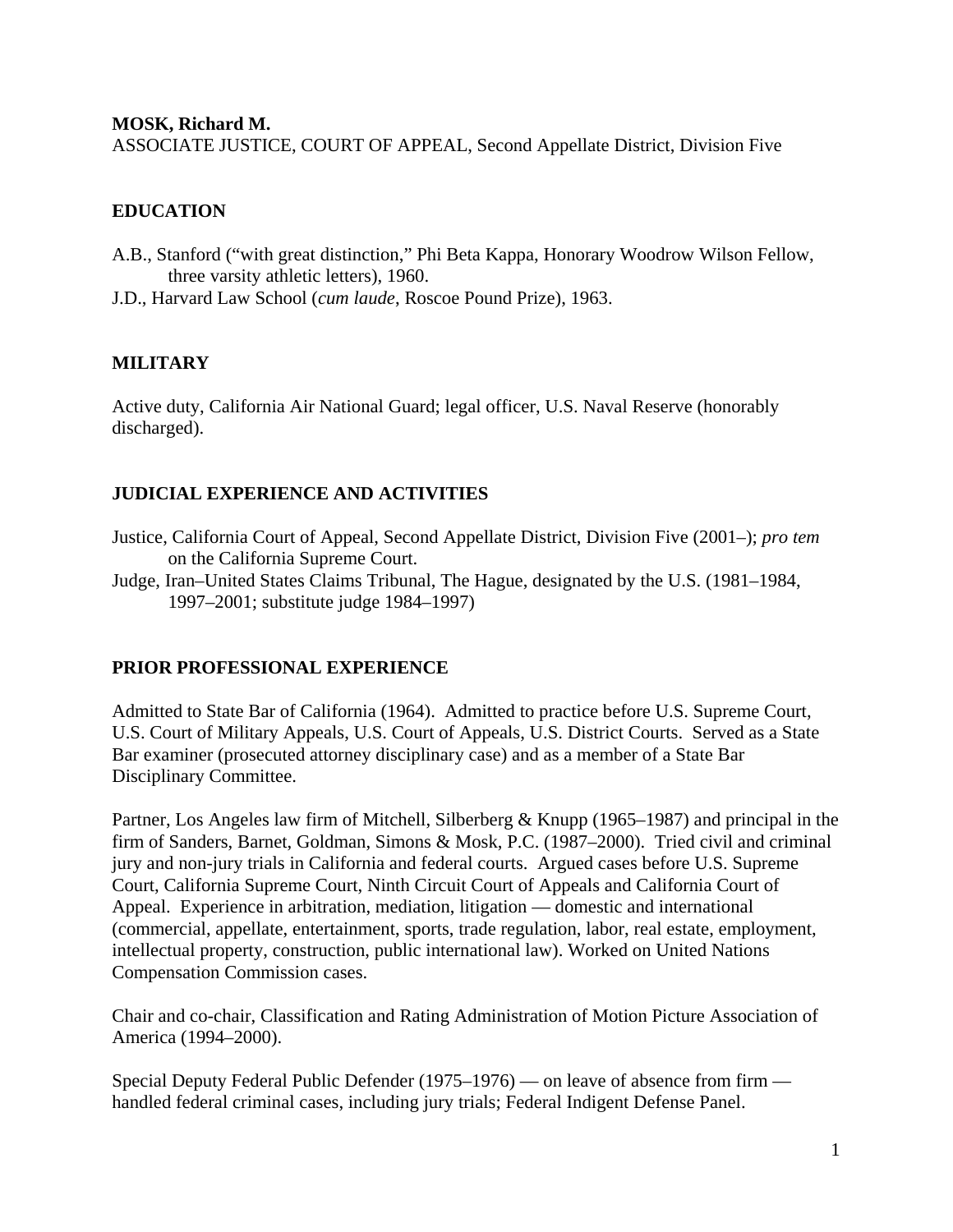Law clerk, California Supreme Court, Justice Mathew Tobriner (1964–1965).

Staff member, President's Commission on the Assassination of President Kennedy (Warren Commission) (1964).

#### **SPECIAL COMMISSIONS AND BOARDS**

Member, Independent Commission on the Los Angeles Police Department (Christopher Commission) (1991), Los Angeles City-County Board of Inquiry on Brush Fires, Los Angeles County Commission on Judicial Procedures (chair), Mass Claims Steering Committee of the Permanent Court of Arbitration.

## **CIVIC ORANGIZATIONS**

Board of Trustees of the Los Angeles County Law Library, Board of Directors of the California Museum of Science and Industry, Board of Directors of Town Hall of California, Southern California Steering Committee for NAACP Legal Defense and Educational Fund (co-chair), Stanford Athletic Board, and various charitable organizations.

## **PROFESSIONAL ORGANIZATIONS AND BAR ASSOCIATIONS**

Member, American Law Institute, American Society of International Law, American Judicature Society, California Judges Association.

Member, American, Los Angeles County, and Beverly Hills Bar Associations. Formerly: Federal and International Bar Associations and Association of Business Trial Lawyers. Served on Council of ABA Section of International Law and Practice; Executive Committee of State Bar Criminal Law Section; and various committees of bar associations, including Los Angeles County Bar Association Judicial Candidate Evaluation Committee. Past president, Los Angeles Chapter of Federal Bar Association.

## **ACADEMIC**

Taught undergraduate seminars at University of Southern California; lecturer, USC Law School (1979–); taught course at The Hague Academy of International Law (2003). Lectured at law schools in the United States (Stanford, UCLA, Loyola-Los Angeles, Berkeley [Boalt], Southwestern), Europe (University of Leiden; Central European University, Budapest), and Australia (University of Queensland, Brisbane); lectured at George Washington University. Participated in symposia at New York University and University of Virginia Law Schools, and at Conference of International Council for Commercial Arbitration, Beijing (2004).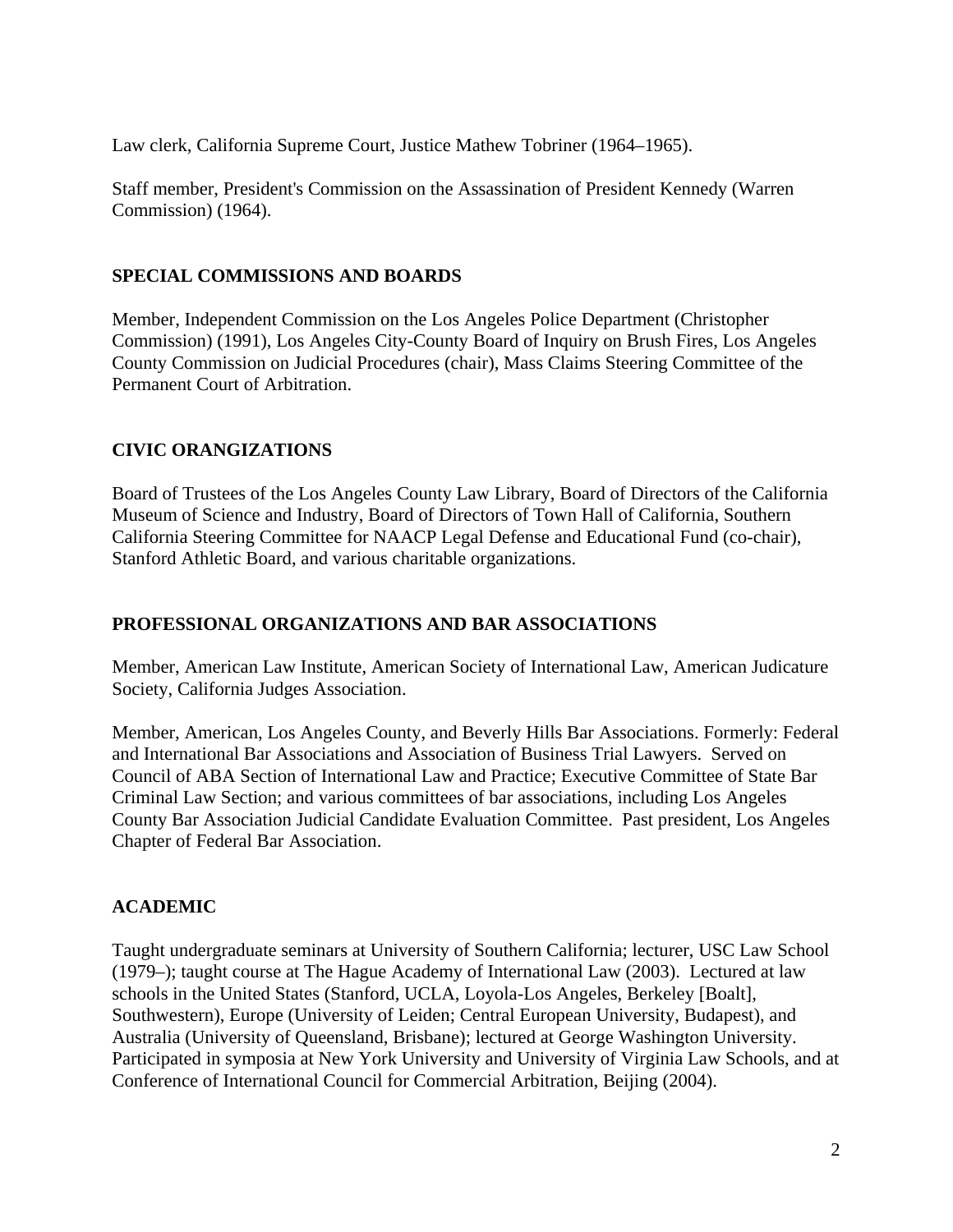# **PAST ARBITRATION AND MEDIATION EXPERIENCE**

Member, arbitration panels of American Arbitration Association (Commercial Panel; Large, Complex Case Dispute Resolution Panel; Entertainment Panel; International Panel; and Mediation Panel); American Film Marketing Association (Independent Film & Television Alliance); World Intellectual Property Organization; British Columbia International Commercial Arbitration Centre; The Hong Kong International Arbitration Centre; Center For Public Resources (including Commercial, Entertainment and Sports panels); Court of Arbitration for Sport, Geneva; California Tribal Labor Panel; Kaiser Hospital Panel; NASD Panel; Los Angeles Superior Court Alternative Dispute Resolution Program; and Kaiser Permanente Members Arbitration Service. Served as International Chamber of Commerce arbitrator in various cases. Listed in *Parker School Guide to International Arbitration and Arbitrators*.

## **PERSONAL**

Wife — educational therapist (former president, National Association of Educational Therapists). Son — journalist. Daughter — psychologist. Four grandchildren.

#### **PUBLICATIONS**

#### **Articles and Chapters**

"The State of the Criminal Law: Another View," 41 LOS ANGELES BAR BULLETIN 90 (1965– 1966) (with Harry C. Sigman).

"The Use of Personal Names as Unfair Competition," 41 LOS ANGELES BAR BULLETIN 266 (1965–1966) (with Michael M. Plotkin).

 "The Warren Commission and Legal Process," 42 LOS ANGELES BAR BULLETIN 164 (1966– 1967); reprinted, 72 CASE AND COMMENT 13 (May–Jun. 1967).

"The Role of Courts in Prison Administration," 45 LOS ANGELES BAR BULLETIN 319 (1969– 1970), reprinted in 4 ARKANSAS LAWYER (1970).

"Copyright in Government Publications," 5 JOURNAL OF THE BEVERLY HILLS BAR ASSOCIATION 24 (1971).

"Justice Tobriner and Real Property," 29 HASTINGS LAW JOURNAL 127 (1977–1978) (with Jonathan R. Adler).

"Declaratory Relief" in CIVIL PROCEDURES BEFORE TRIAL (C.E.B., 2nd ed. 1978).

"Privacy in Judicial Discipline," L.A. DAILY JOURNAL, Jun. 5, 1980.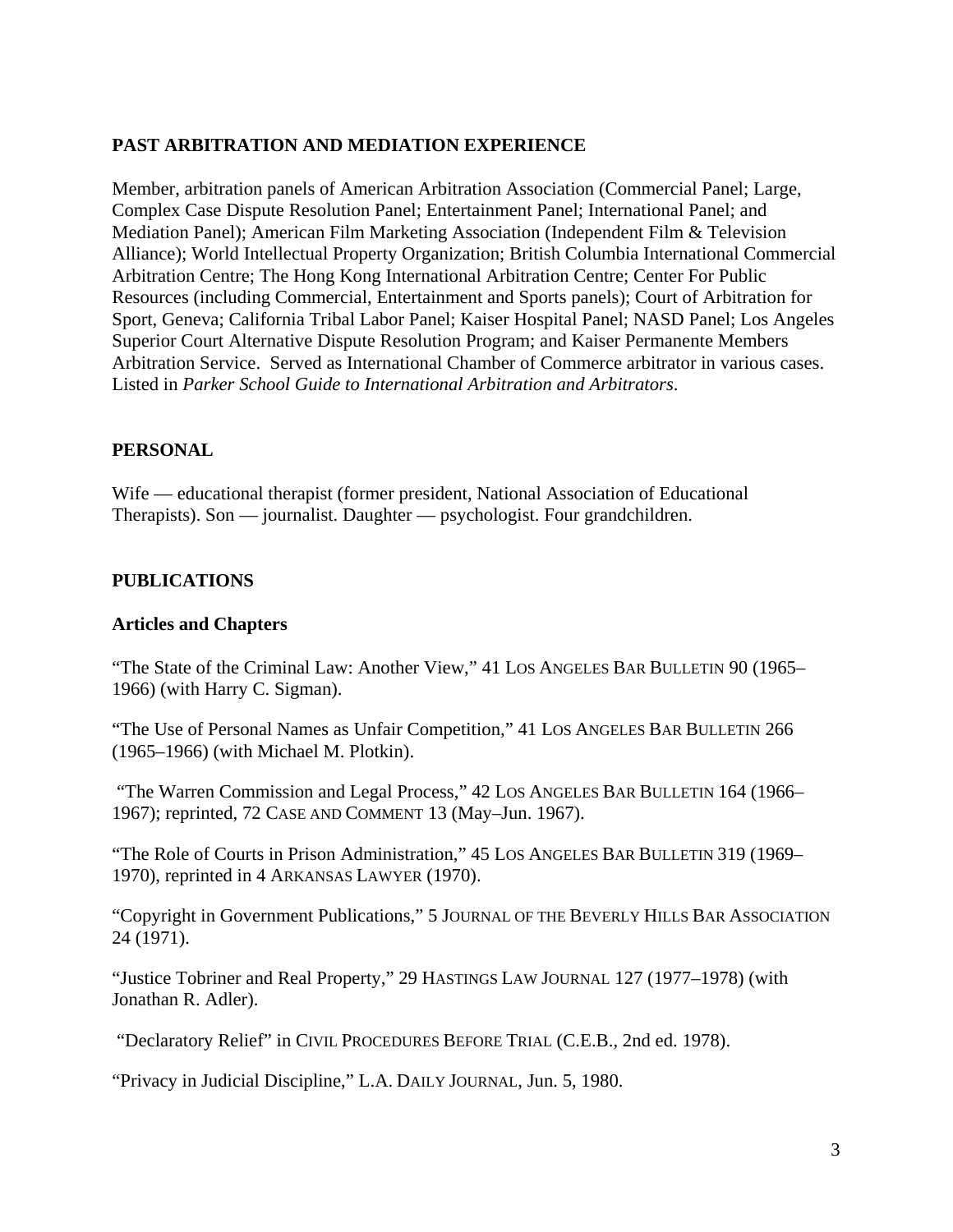"Early Visions of Justice," 12 HASTINGS CONSTITUTIONAL LAW QUARTERLY 383 (1984–1985).

"International Commercial Arbitration," 8 LOS ANGELES LAWYER 58 (Dec. 1985) (with Robert E. Lutz).

 "Lessons From The Hague—An Update on the Iran–United States Claims Tribunal," 14 PEPPERDINE LAW REVIEW 819 (1986-1987).

"The Role of Party-Appointed Arbitrators in International Arbitration: The Experience of the Iran–United States Claims Tribunal," 1 TRANSNATIONAL LAWYER 253 (1988).

"International Arbitration," 10 WHITTIER LAW REVIEW 195 (1988).

"Enforcement of International Arbitral Awards," 2 THE CALIFORNIA INTERNATIONAL PRACTITIONER 9 (1991).

"The Kennedy Assassination," 78 ABA JOURNAL 36 (Apr. 1992).

"Conspiracy Theories and the JFK Assassination," 15 LOS ANGELES LAWYER 34 (Nov. 1992).

"Arbitration Disclosure," L.A. DAILY JOURNAL, Mar. 22, 1993.

"Expropriation: What To Do About It?" 5 THE CALIFORNIA INTERNATIONAL PRACTITIONER 11 (1993–1994).

"The Debate Over Dissenting and Concurring Opinions in International Arbitrations," 26 UNIVERSITY OF WEST LOS ANGELES LAW REVIEW 51 (1995).

"The Role of Party-Appointed Arbitrators," 1 ADR CURRENTS 19 (Summer 1996).

"Motion Picture Ratings in the United States," 15 CARDOZO ARTS AND ENTERTAINMENT LAW JOURNAL 135 (1997); reprinted in THE V-CHIP DEBATE 195 (edited by Monroe E. Price, 1998).

"Celebration Session Honoring the Record Service of Justice Stanley Mosk (1964–Present)," 21 Cal.4th 1314 (1999).

"Clemency Hearings," L.A. DAILY JOURNAL, May 25, 1999.

"Dissenting Opinions in International Arbitration," in *LIBER AMICORUM* BENGT BROMS: CELEBRATING HIS 70TH BIRTHDAY 16 OCTOBER 1999 259 (Finnish Branch of the International Law Association, edited by Matti Tupamäki) (1999); reprinted in 15 MEALEY'S INTERNATIONAL ARBITRATION REPORTS 6 (2000) (with Tom Ginsburg).

 "Pace of the Proceeding" in THE IRAN–UNITED STATES CLAIMS TRIBUNAL AND THE PROCESS OF INTERNATIONAL CLAIMS RESOLUTION (edited by David D. Caron and John R. Crook, 2000).

"Worldly Wrangles" [Verdicts & Settlements], L.A. DAILY JOURNAL, Oct. 6, 2000.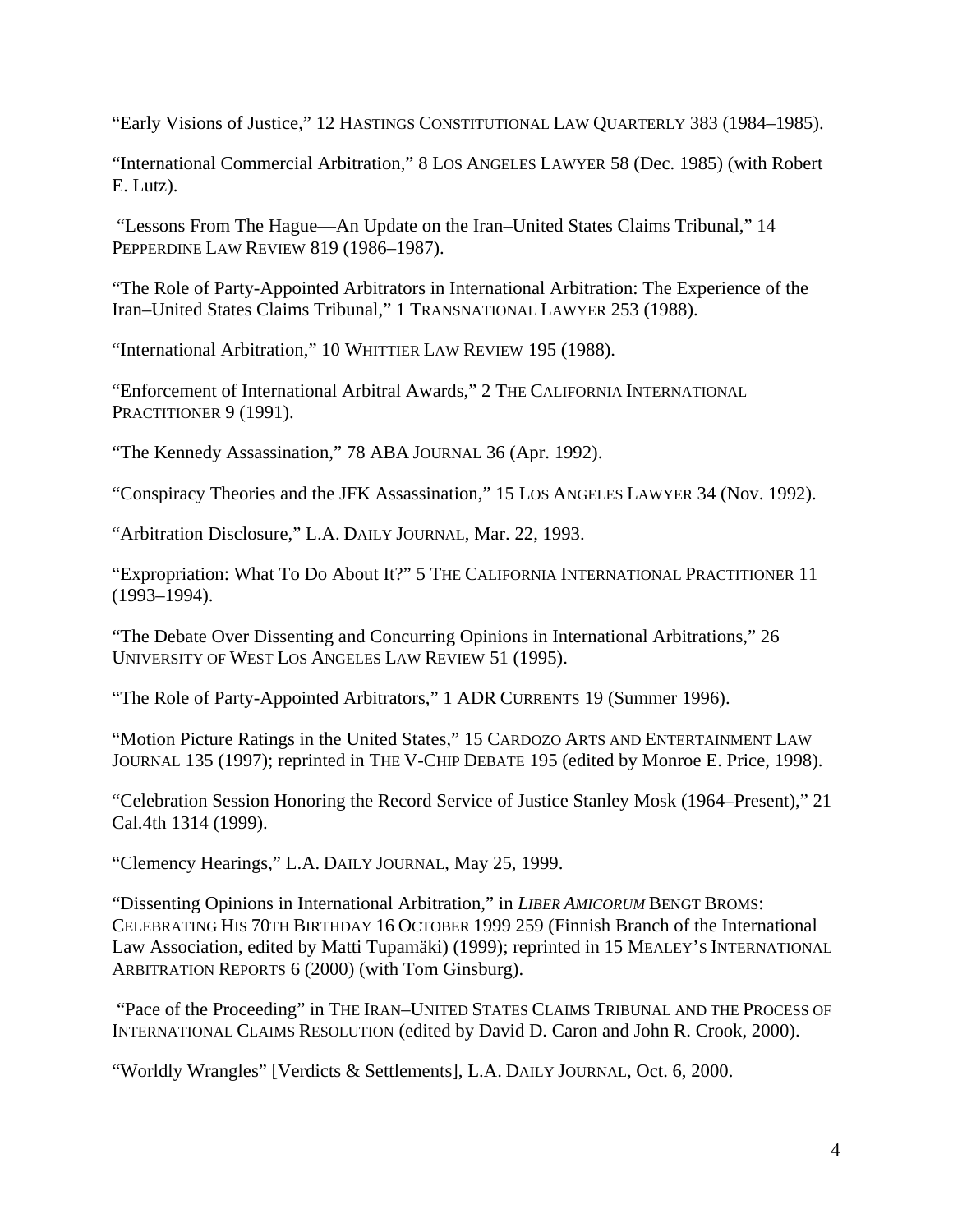"International Tribunals Help Redress Injustices Abroad," L.A. DAILY JOURNAL, Nov. 30, 2000.

"Dangerous Waters" [Verdicts & Settlements], L.A. DAILY JOURNAL, 2001.

"Going Global" [Verdicts & Settlements], L.A. DAILY JOURNAL, Apr. 4, 2001.

"In Memoriam, Honorable Stanley Mosk (1912–2001)," 26 Cal.4th 1240 (2001).

"Rededication of the Library and Courts Building as the Stanley Mosk Library and Courts Building (November 6, 2002), Sacramento, California," 28 Cal.4th 1296 (2002).

"Evidentiary Privileges in International Arbitration," 50 INTERNATIONAL AND COMPARATIVE LAW QUARTERLY 345 (2001) (with Tom Ginsburg).

"The Effects of Confirming and Vacating an International Arbitration Award on Enforcement in Foreign Jurisdiction," 18 JOURNAL OF INTERNATIONAL ARBITRATION 463 (2001) (with Ryan D. Nelson).

 "Becoming an international arbitrator: qualifications, disclosures, conduct, and removal," in PRACTITIONER'S HANDBOOK ON INTERNATIONAL ARBITRATION AND MEDIATION (1st ed., 2002, edited by Rufus V. Rhoades et al.; 3rd ed., 2012, edited by Daniel M. Kolkey et al.) (with Tom Ginsburg).

 "The Role of Facts in International Dispute Resolution," 304 RECUEIL DES COURS 9 (2003) (Collected Courses of The Hague Academy of International Law).

"Comments on Enforceability of Awards," in ICCA PROCEEDINGS—17TH ICCA BEIJING CONFERENCE 327 (International Council for Commercial Arbitration) (2004).

"Law Graduates Who Pursue Public Service Need Debt Relief," L.A. DAILY JOURNAL, Jul. 28, 2004.

"Judge Clark: One of Our Great Public Servants," SAN LUIS OBISPO TRIBUNE, Jul. 5, 2006.

"Communication with Iran—Even Today," LONG BEACH PRESS TELEGRAM, Aug. 20, 2006.

"Victims of Terrorism Should Be Compensated on Equitable Basis," L.A. DAILY JOURNAL, Sep. 18, 2006.

"Judges Share Responsibility for Saddam's Crimes," L.A. DAILY JOURNAL, Jan. 16, 2007.

"The Iranian Hostage Crisis and the Iran–U.S. Claims Tribunal: Implications for International Dispute Resolution and Diplomacy," 7 PEPPERDINE DISPUTE RESOLUTION LAW JOURNAL 165 (2007) (with Warren Christopher).

"Injunctions," in 2 CONTEMPORARY ISSUES IN INTERNATIONAL ARBITRATION AND MEDIATION: THE FORDHAM PAPERS 185 (edited by Arthur W. Rovine, 2007).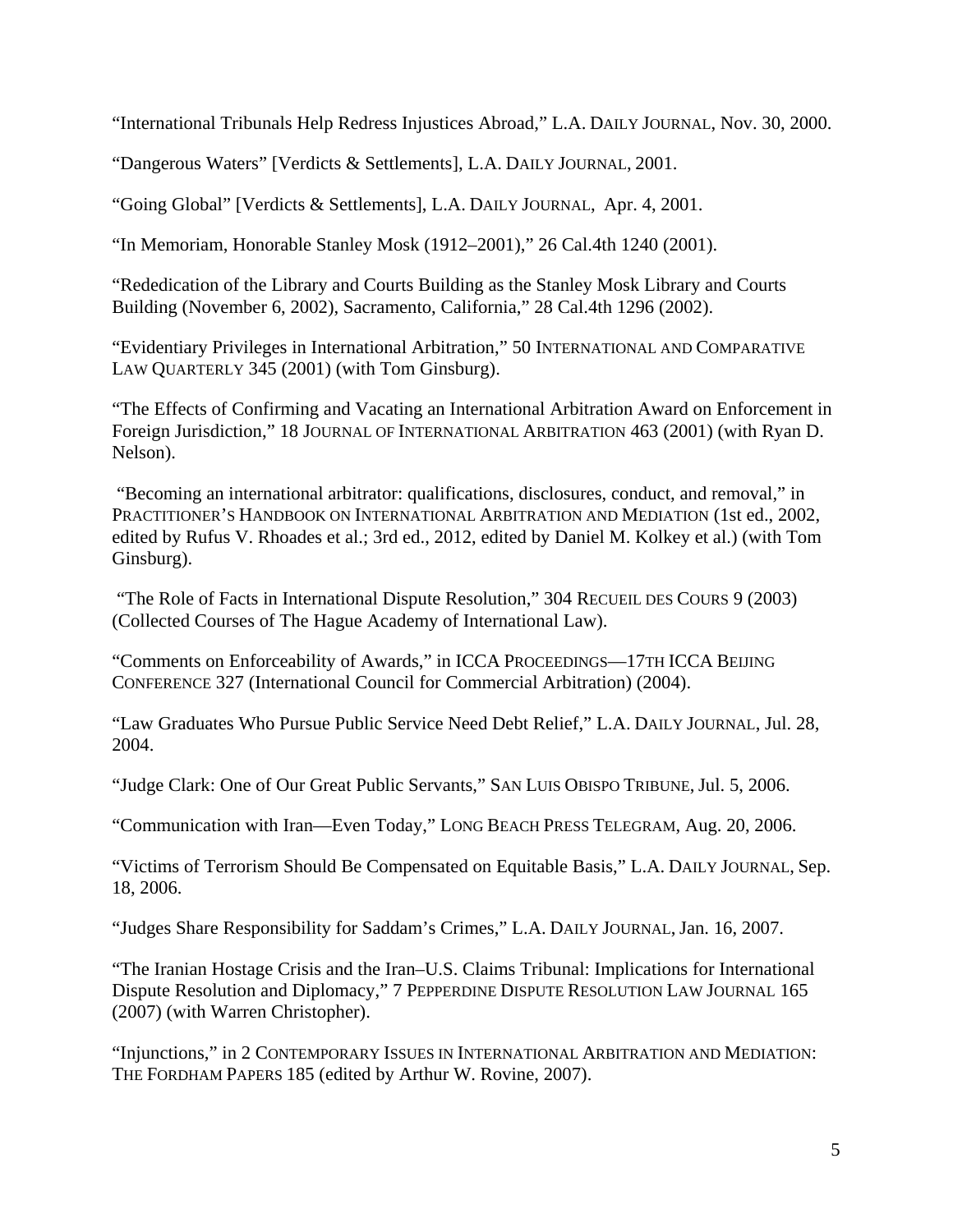Contributor to INTERNATIONAL MASS CLAIMS PROCESSES: LEGAL AND PRACTICAL PERSPECTIVES (edited by Howard M. Holtzmann and Edda Kristjánsdóttir, May 2007).

"Trepidations About November 22," L.A. DAILY JOURNAL, Nov. 25, 2009.

"Stanley Mosk's Letters to His Brother During World War II," 4 CALIFORNIA LEGAL HISTORY 3 (2009).

"Attorney Ethics in International Arbitration," 5 PUBLICIST 32 (2010).

"Education According to the Court," L.A. DAILY JOURNAL, Dec. 20, 2010.

"Trends in International Arbitration," 18 SOUTHWESTERN INTERNATIONAL LAW JOURNAL 103 (2011).

"Arbitrators Should Apply The Law," L.A. DAILY JOURNAL, Apr. 19, 2011.

"Difficulties in Communication," L.A. DAILY JOURNAL, Jun. 14, 2011.

"The Collapse of Civility Among Lawyers," L.A. DAILY JOURNAL, Jul. 26, 2011.

"The Intersection of Two Lives," L.A. DAILY JOURNAL, Oct. 14, 2011.

"Trends in International Arbitration," 18 SOUTHWESTERN JOURNAL OF INTERNATIONAL LAW 103 (2011).

" 'Protecting Constitutional Rights': Supreme Court of California Associate Justice Stanley Mosk," in "The Storied Third Branch: Stories about judges, by judges," Duke Law Center for Judicial Studies (Dec. 2012), available at http://law.duke.edu/judicialstudies/thirdbranch/.

# **Book Reviews**

PREPARATION AND TRIAL, by John Alan Appleman, 16 UCLA LAW REVIEW 216 (1968).

POVERTY, INEQUALITY AND THE LAW, by Barbara Brudno, 24 UCLA LAW REVIEW 928 (1977).

THE LAW OF SPORTS, by John C. Weistart and Cym H. Lowell, 14 JOURNAL OF THE BEVERLY HILLS BAR ASSOCIATION 161, 162 (1980).

INTERNATIONAL TRANSACTIONS AND CLAIMS INVOLVING GOVERNMENT PARTIES: CASE LAW OF THE IRAN–UNITED STATES CLAIMS TRIBUNAL, by John A. Westberg, 24 VANDERBILT JOURNAL OF TRANSNATIONAL LAW 587 (1991); condensed version in 21 INTERNATIONAL BUSINESS LAWYER 200 (1993).

CASE CLOSED: LEE HARVEY OSWALD AND THE ASSASSINATION OF JFK, by Gerald L. Posner, L.A. DAILY JOURNAL, Sep. 30, 1993.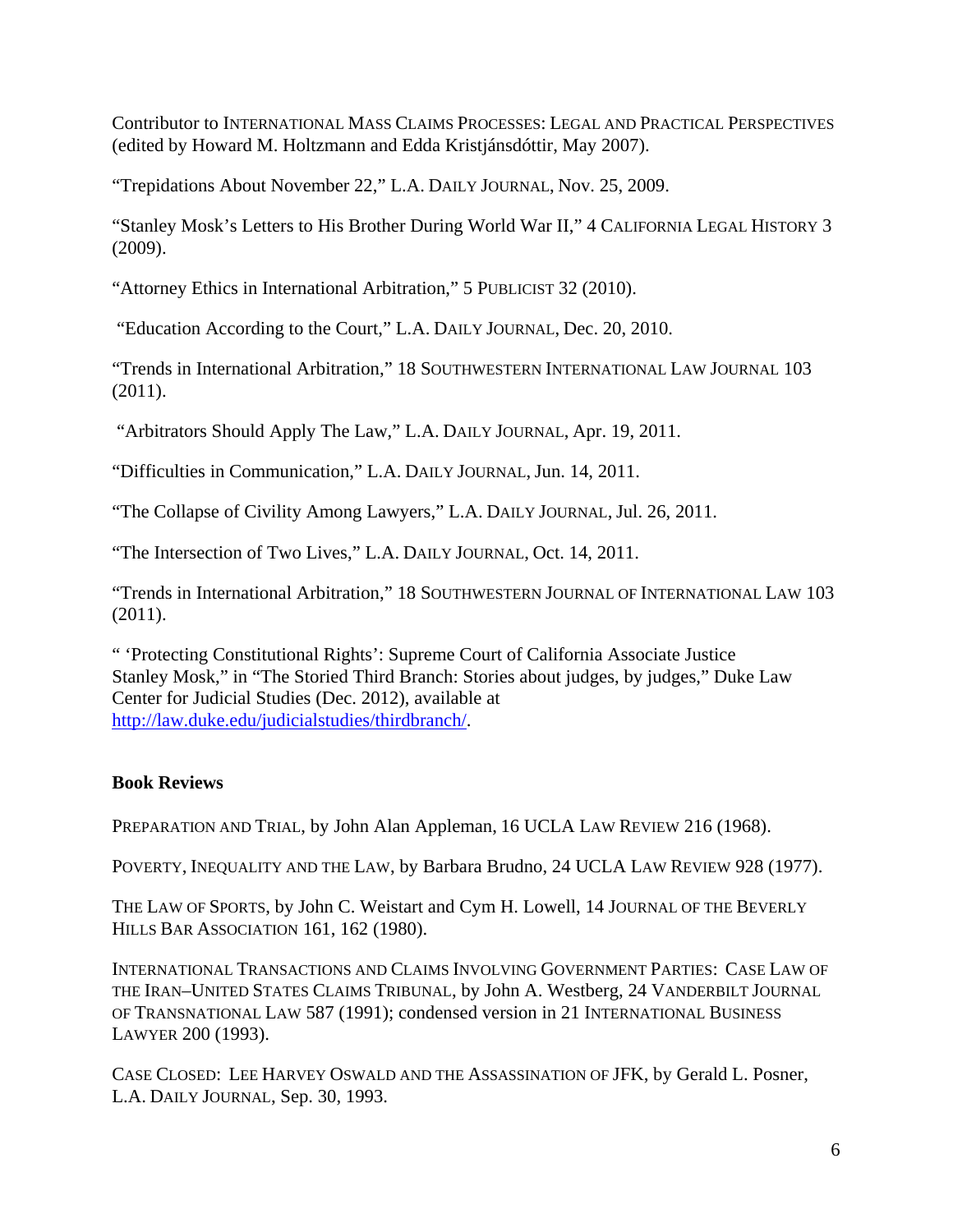THE JURISPRUDENCE OF THE IRAN–U.S. CLAIMS TRIBUNAL; AN ANALYSIS OF THE DECISIONS OF THE TRIBUNAL, by George H. Aldrich, 8 THE CALIFORNIA INTERNATIONAL PRACTITIONER 34 (1997).

DEMOCRACY DETAILED: INITIATIVE CAMPAIGNS AND THE POWER OF MONEY, by David S. Broder, L.A. DAILY JOURNAL, Nov. 3, 2000.

INTERNATIONAL CHAMBER OF COMMERCE ARBITRATION, by W. Lawrence Craig et al. (3rd ed.), "Dicta," L.A. DAILY JOURNAL, Dec. 1, 2000.

ARBITRATION INTERACTIVE: A CASE STUDY FOR STUDENTS AND PRACTITIONERS, by Klaus Peter Berger, 17 MEALEY'S INTERNATIONAL ARBITRATION REPORTS 23 (2002).

CALIFORNIA RISING: THE LIFE AND TIMES OF PAT BROWN, by Ethan Rarick, L.A. DAILY JOURNAL, Jan. 25, 2005.

LAW AND PRACTICE OF INTERNATIONAL COMMERCIAL ARBITRATION, by Alan Redfern et al. (4th ed.), L.A. DAILY JOURNAL, Apr. 22, 2005.

JUSTICE FOR ALL: EARL WARREN AND THE NATION HE MADE, by Jim Newton, L.A. DAILY JOURNAL, Oct. 11, 2006.

THE JUDGE: WILLIAM P. CLARK, RONALD REAGAN'S TOP HAND, by Paul Kengor, L.A. DAILY JOURNAL, Oct. 2, 2007.

BIG DADDY: JESSE UNRUH AND THE ART OF POWER POLITICS, by Bill Boyarsky, L.A. DAILY JOURNAL, Nov. 9, 2007.

CLAIMS OF DUAL NATIONALS AND THE DEVELOPMENT OF CUSTOMARY INTERNATIONAL LAW, by Mohsen Aghahosseini, 102 AMERICAN JOURNAL OF INTERNATIONAL LAW 215 (2008).

INTERNATIONAL COMMERCIAL ARBITRATION, by Gary BORN, L.A. DAILY JOURNAL, Dec. 7, 2009.

REDFERN & HUNTER ON INTERNATIONAL ARBITRATION, by Nigel Blackaby et al. (5th ed.), L.A. DAILY JOURNAL, Jul. 27, 2010.

DEMOCRACY'S LAWYER: FELIX GRUNDY OF THE OLD SOUTHWEST, by J. Roderick Heller III, L.A. DAILY JOURNAL, Jan. 7, 2011.

LIFE AMONG THE CANNIBALS, by Arlen Specter, L.A. DAILY JOURNAL, Apr. 19, 2012.

Book reviews for RIVERSIDE PRESS-ENTERPRISE (1960s–1990s).

## **Op-Ed and Letters to Editor**

Letter on the Reapportionment Decision, L.A. TIMES, Dec. 13, 1965, at B4.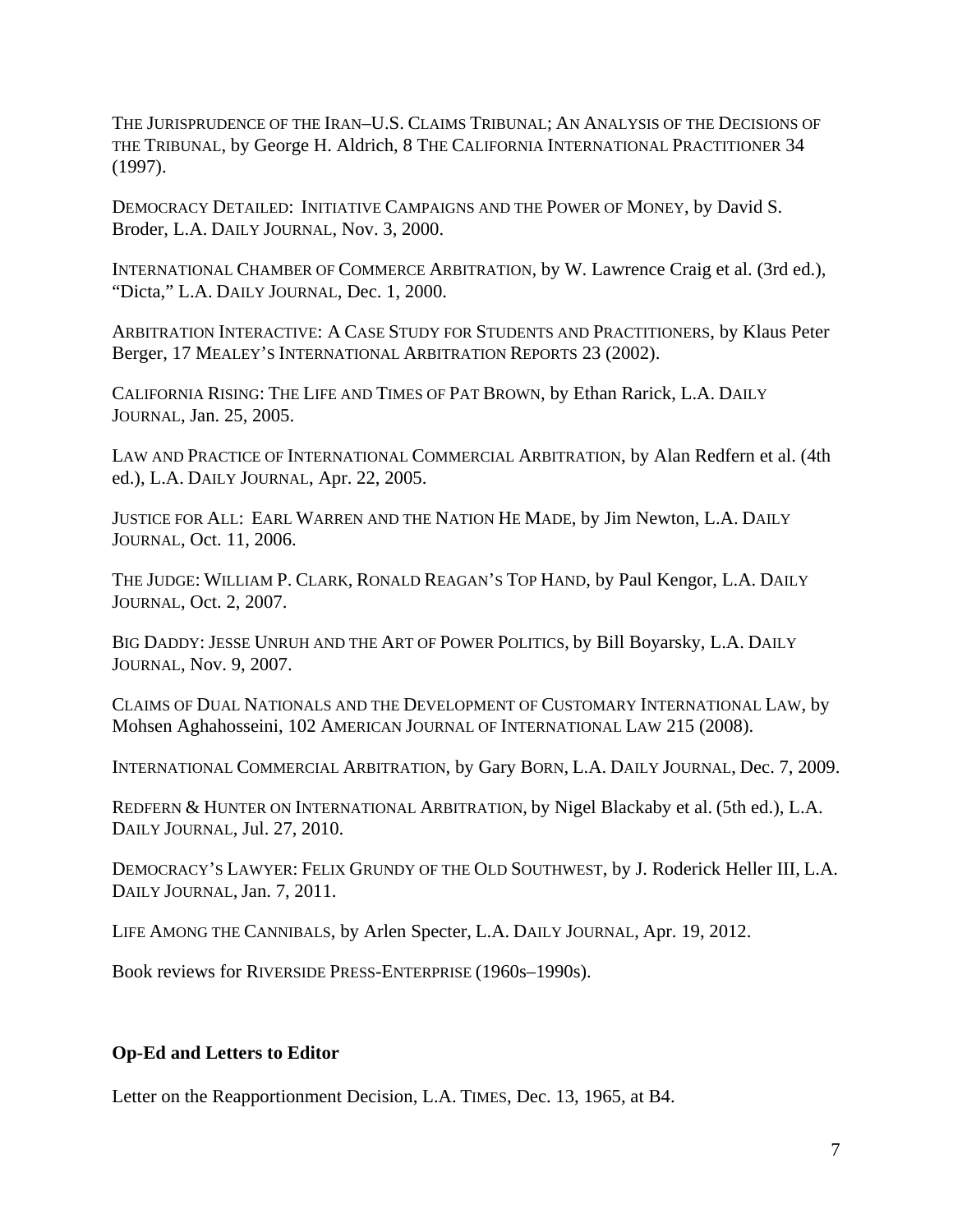Letter on the Warren Commission, HARVARD LAW RECORD, Mar. 10, 1966.

Letter on the Warren Commission, L.A. TIMES, Oct. 26, 1966, at B4.

Letter on Fire Protection, L.A. TIMES, May 4, 1971, at A7.

"Convention Quotas Should be Eliminated," L.A. TIMES, Jul. 7, 1972, at C7.

"On Trial: The Ground Rules for Grand Juries," L.A. TIMES, Feb. 4, 1973, at K1.

"Kennedy Conspiracy Discounted," L.A. TIMES, May 11, 1975, at F1; reprinted in SKEPTIC, Sep. 1975 (with W. David Slawson).

"Hell Behind Bars: In County Jail, the Innocent Suffer Along With the Guilty," L.A. TIMES, Apr. 5, 1976, at C7.

"Justice System Cries Out for Uniformity" [sentencing], L.A. TIMES, Jan. 16, 1977, at E5.

Letter on Fire Protection, L.A. TIMES, Nov. 16, 1978, at E6 (with Paul Ziffren).

Letter on the Warren Commission, L.A. TIMES, Nov. 18, 1988, at D6.

"The Plot to Assassinate the Warren Commission," L.A. TIMES, Dec. 30, 1991, at F3.

"Distortions Will Continue No Matter What" [Warren Commission], L.A. TIMES, Apr. 6, 1992, at B5.

Letter on the Warren Commission, PRESS-ENTERPRISE, May 7, 1992, at D9.

Letter on Fire Protection, L.A. TIMES, Nov. 16, 1993, at 6.

"Warren Commission Report is Proving True," L.A. TIMES, Nov. 29, 1993, at F3.

"Hold Handgun Makers and Sellers Liable," L.A. TIMES, May 19, 1994, at B7 (with Erwin Chemerinsky).

Letter on the LAPD and Chief Reddin, L.A. TIMES, Apr. 4, 2000, at 8.

"Technical Foul" [athletics], CALIFORNIA LAW BUSINESS, Sep. 25, 2000.

"Lex Mercurial" [international arbitration], HOUSE COUNSEL, May/Jun. 2001.

"Picking our Own Pocket" [legislation regarding foreign blocked assets for victim compensation], NATIONAL LAW JOURNAL, Sep. 17, 2001, at A20.

Letter on The Golden State, L.A. TIMES, Aug. 5, 2002, at B10.

"A Crazy Quilt of Victim Compensation," L.A. TIMES, Aug. 18, 2002, at M5.